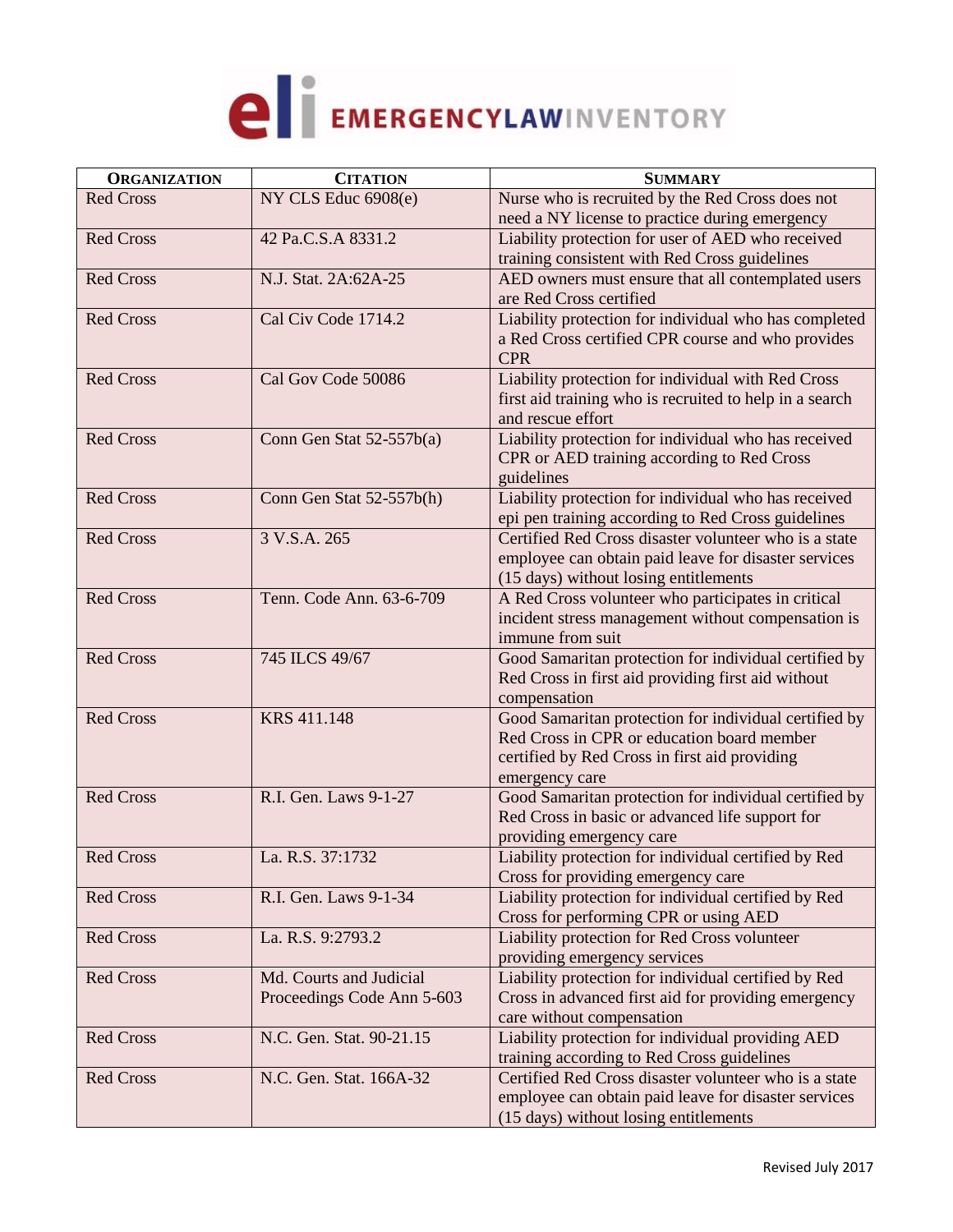| <b>Red Cross</b> | 10.20.2.16 NMAC              | Red Cross volunteers covered by Red Cross workers'<br>compensation |
|------------------|------------------------------|--------------------------------------------------------------------|
| <b>Red Cross</b> | Minn. Stat. 148.916          | Licensure reciprocity for psychologist sent by Red                 |
|                  |                              | Cross to provide psychology services up to 30 days                 |
| <b>Red Cross</b> | RSA 329-B:20(II)             | Licensure reciprocity during emergency declaration                 |
|                  |                              | for psychologist sent by Red Cross to provide                      |
|                  |                              | psychology services up to 60 days                                  |
| <b>Red Cross</b> | RSA 94:3-c                   | Certified Red Cross disaster volunteer who is a state              |
|                  |                              | employee can obtain paid leave for disaster services               |
|                  |                              | (15 days) without losing entitlements                              |
| <b>Red Cross</b> | Nev. Rev. Stat. Ann. 281.147 | Certified Red Cross disaster technician who is a state             |
|                  |                              | employee can obtain paid leave for disaster services               |
|                  |                              | (15 days) without losing entitlements                              |
| <b>Red Cross</b> | R.R.S. Neb. 81-1391          | Certified Red Cross disaster volunteer who is a state              |
|                  |                              | employee can obtain paid leave for disaster services               |
|                  |                              | (15 days) without losing entitlements                              |
| <b>Red Cross</b> | 4 CMC 9701                   | Certified Red Cross disaster volunteer who is a state              |
|                  |                              | employee can obtain leave (2 months) for disaster                  |
|                  |                              | services or longer (12 months) if injured without                  |
|                  |                              | being fired                                                        |
| <b>Red Cross</b> | 1 CMC 8263                   | Certified Red Cross disaster volunteer who is a state              |
|                  |                              | employee can obtain paid leave for disaster services               |
|                  |                              | (15 days) without losing entitlements                              |
| <b>Red Cross</b> | 3 V.I.C. 590a                | Certified Red Cross disaster volunteer who is a state              |
|                  |                              | employee can obtain paid leave for disaster services               |
|                  |                              | (20 days) or training without losing entitlements                  |
| <b>Red Cross</b> | 3 L.P.R.A 703f-2             | Certified Red Cross disaster volunteer who is a state              |
|                  |                              | employee can obtain paid leave for disaster services               |
|                  |                              | (30 days) without losing entitlements                              |
| <b>Red Cross</b> | 4 GCA 16104                  | Certified Red Cross disaster volunteer who is a state              |
|                  |                              | employee can obtain paid leave for disaster services               |
|                  |                              | (15 days) without losing entitlements                              |
| <b>Red Cross</b> | 2-18-627, MCA                | Certified Red Cross disaster volunteer who is a state              |
|                  |                              | employee can obtain paid leave for disaster services               |
|                  |                              | (15 days) without losing entitlements                              |
| <b>Red Cross</b> | 1 CSR 20-5.020(5)            | Certified Red Cross disaster volunteer who is a state              |
|                  |                              | employee can obtain paid leave for disaster services               |
|                  |                              | (120 work hours) without losing entitlements                       |
| <b>Red Cross</b> | 105.267 R.S.Mo.              | Certified Red Cross disaster volunteer who is a state              |
|                  |                              | employee can obtain paid leave for disaster services               |
|                  |                              | (120 work hours) without losing entitlements                       |
| <b>Red Cross</b> | Code of Ala. 36-1-9          | Certified Red Cross disaster volunteer who is a state              |
|                  |                              | employee can obtain paid leave for disaster services               |
|                  |                              | (15 days) without losing entitlements                              |
| <b>Red Cross</b> | ALM GL ch. 30, 9I            | Certified Red Cross disaster volunteer who is a state              |
|                  |                              | employee can obtain paid leave for disaster services               |
|                  |                              | (15 days) without losing entitlements                              |
| <b>Red Cross</b> | Conn. Gen. Stat. 5-249       | Certified Red Cross disaster volunteer who is a state              |
|                  |                              | employee can obtain paid leave for disaster services               |
|                  |                              | (15 days) without losing entitlements                              |
| <b>Red Cross</b> | NY CLS Gen Mun 209-aa        | Certified Red Cross disaster volunteer who is a New                |
|                  |                              | York City firefighter can obtain paid leave for                    |
|                  |                              | disaster services (100 cumulative days between all                 |
|                  |                              | volunteers) without losing entitlements                            |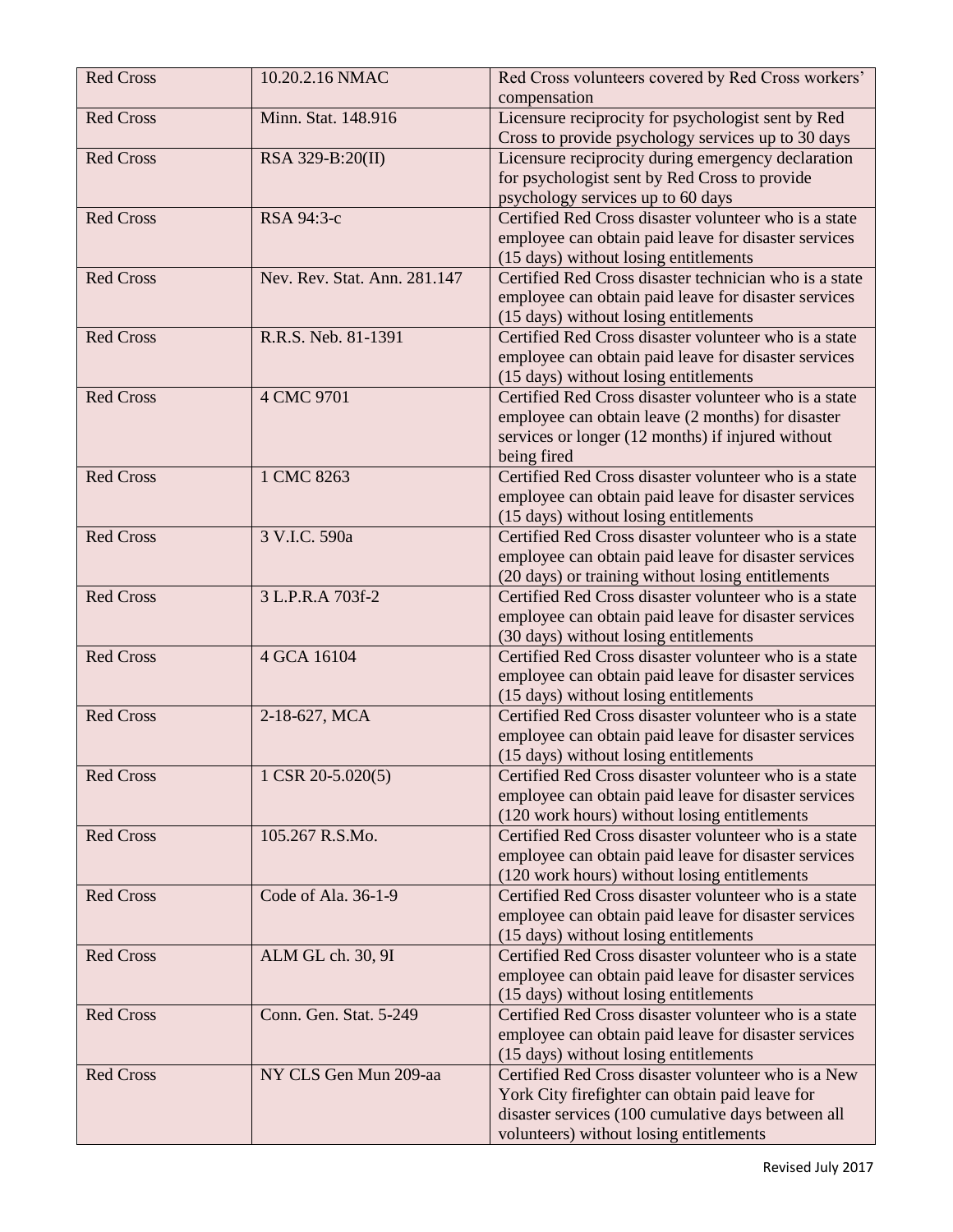| <b>Red Cross</b> | NY CLS Gen Mun 92-c           | Certified Red Cross disaster volunteer who is a state |
|------------------|-------------------------------|-------------------------------------------------------|
|                  |                               | employee can obtain paid leave for disaster services  |
|                  |                               | (20 days) without losing entitlements                 |
| <b>Red Cross</b> | NY CLS Civ S. 82-b            | Certified Red Cross disaster volunteer who is a state |
|                  |                               | employee can obtain paid leave for disaster services  |
|                  |                               | (20 days) without losing entitlements                 |
| <b>Red Cross</b> | NY CLS Pub A 2850-a           | Certified Red Cross disaster volunteer who is a state |
|                  |                               | employee can obtain paid leave for disaster services  |
|                  |                               | (20 days) without losing entitlements                 |
| <b>Red Cross</b> | Conn. Gen. Stat. 7-461a       | Certified Red Cross disaster volunteer who is a state |
|                  |                               | employee can obtain paid leave for disaster services  |
|                  |                               | (14 days) without losing entitlements                 |
| <b>Red Cross</b> | 29 Del. C. 6003               | Certified Red Cross disaster volunteer who is a state |
|                  |                               | employee can obtain paid leave for disaster services  |
|                  |                               | (20 days) without losing entitlements                 |
| <b>Red Cross</b> | 3 L.P.R.A. 1466               | A state employee can obtain leave from their job to   |
|                  |                               | volunteer with the Red Cross                          |
| <b>Red Cross</b> | Fla. Stat. 110.120            | Certified Red Cross disaster volunteer who is a state |
|                  |                               | employee can obtain paid leave for disaster services  |
|                  |                               | (15 days) without losing entitlements                 |
| <b>Red Cross</b> | O.C.G.A. 39-2-92              | Certified Red Cross disaster volunteer who is a state |
|                  |                               | employee can obtain paid leave for disaster services  |
|                  |                               | (15 days) without losing entitlements                 |
| <b>Red Cross</b> | HRS 78-23.5                   | Certified Red Cross disaster volunteer who is a state |
|                  |                               | employee can obtain paid leave for disaster services  |
|                  |                               | (30 days) without losing entitlements                 |
| <b>Red Cross</b> | Idaho Code 67-5338            | Certified Red Cross disaster volunteer who is a state |
|                  |                               | employee can obtain paid leave for disaster services  |
|                  |                               | (120 work hours) without losing entitlements          |
| <b>Red Cross</b> | 5 ILCS 335/3                  | Certified Red Cross disaster volunteer who is a state |
|                  |                               | employee can obtain paid leave for disaster services  |
|                  |                               | (20 days) without losing entitlements                 |
| <b>Red Cross</b> | 50 ILCS 122/15                | Certified Red Cross disaster volunteer who is a state |
|                  |                               | employee can obtain paid leave for disaster services  |
|                  |                               | (20 days) without losing entitlements                 |
| <b>Red Cross</b> | Burns Ind. Code Ann. 4-15-14- | Certified Red Cross disaster volunteer who is a state |
|                  | 7                             | employee can obtain paid leave for disaster services  |
|                  |                               | (15 days) without losing entitlements                 |
| <b>Red Cross</b> | Iowa Code 70A.26              | Certified Red Cross disaster volunteer who is a state |
|                  |                               | employee can obtain paid leave for disaster services  |
|                  |                               | (15 days) without losing entitlements                 |
| <b>Red Cross</b> | K.S.A. 75-5548                | Certified Red Cross disaster volunteer who is a state |
|                  |                               | employee can obtain paid leave for disaster services  |
|                  |                               | (20 days) without losing entitlements                 |
| <b>Red Cross</b> | K.A.R. 1-9-24                 | Certified Red Cross disaster volunteer who is a state |
|                  |                               | employee can obtain paid leave for disaster services  |
|                  |                               | (20 days) without losing entitlements                 |
| <b>Red Cross</b> | La. R.S. 42:450.4             | Certified Red Cross disaster volunteer who requests   |
|                  |                               | and obtains leave is entitled to former position upon |
|                  |                               | return to work                                        |
| <b>Red Cross</b> | La. R.S. 42.450.2             | Certified Red Cross disaster volunteer who is a state |
|                  |                               | employee can obtain paid leave for disaster services  |
|                  |                               | (15 days) without losing entitlements                 |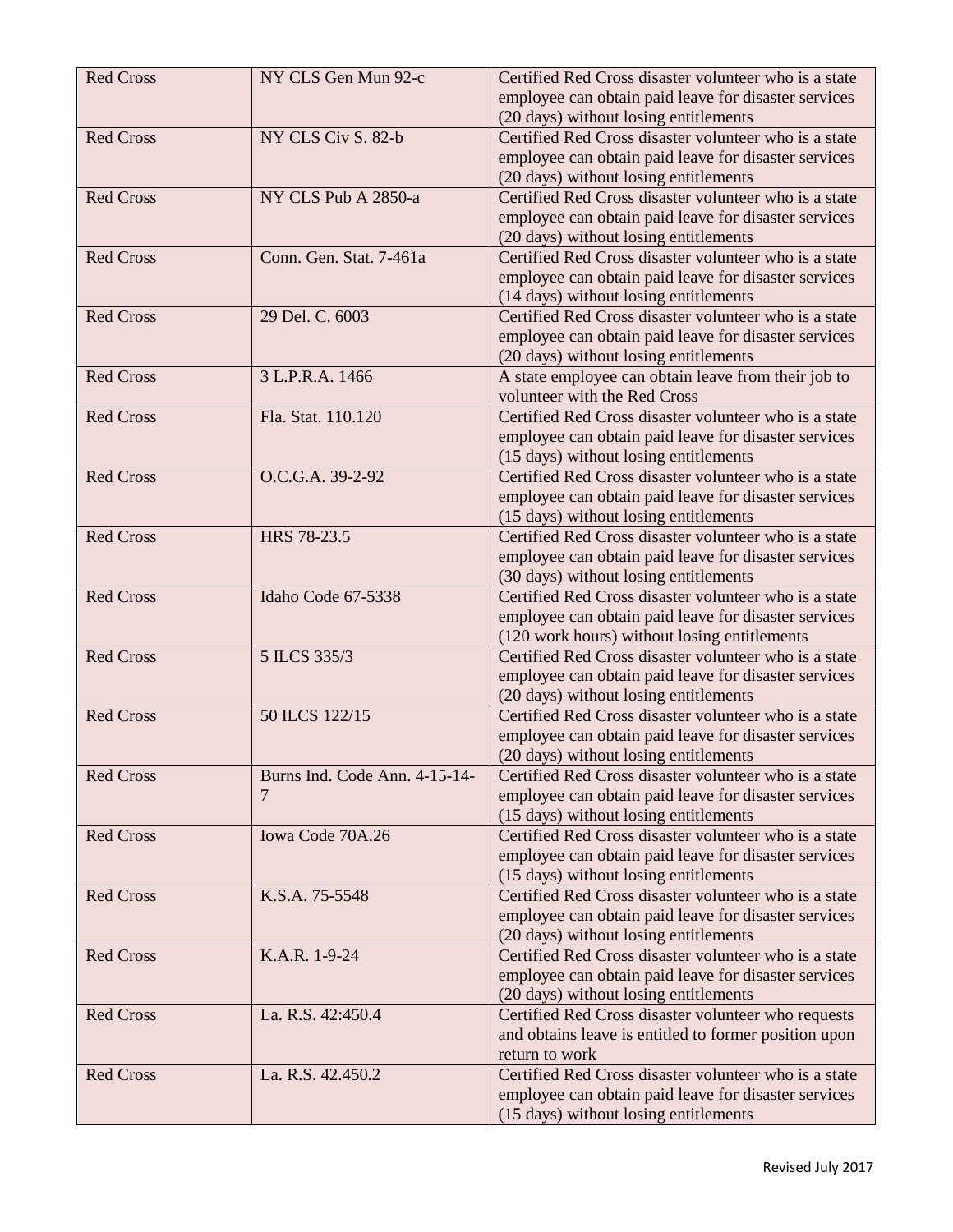| <b>Red Cross</b> | La. R.S. 42:450.3               | What a Red Cross disaster volunteer must inform<br>their employer of before leaving |
|------------------|---------------------------------|-------------------------------------------------------------------------------------|
| <b>Red Cross</b> | KRS 61.395                      | Certified Red Cross disaster volunteer who is a state                               |
|                  |                                 | employee can obtain paid leave for disaster services                                |
|                  |                                 | (30 days) without losing entitlements                                               |
| <b>Red Cross</b> | 5 M.R.S. 19-B                   | Certified Red Cross disaster volunteer who is a state                               |
|                  |                                 | employee can obtain paid leave for disaster services                                |
|                  |                                 | (15 days) without losing entitlements                                               |
| <b>Red Cross</b> | 30-A M.R.S. 2705                | Certified Red Cross disaster volunteer who is a state                               |
|                  |                                 | employee can obtain paid leave for disaster services                                |
|                  |                                 | (15 days) without losing entitlements                                               |
| <b>Red Cross</b> | Md. State Personnel and         | Certified Red Cross disaster volunteer who is a state                               |
|                  | Pensions Code Ann. 9-1102       | employee can obtain paid leave for disaster services                                |
|                  |                                 | (15 days) without losing entitlements                                               |
| <b>Red Cross</b> | Minn. Stat. 43A.185             | Certified Red Cross disaster volunteer who is a state                               |
|                  |                                 | employee can obtain paid leave for disaster services                                |
|                  |                                 | (15 days) without losing entitlements                                               |
| <b>Red Cross</b> | <b>MCLS</b> 30.411a             | Certified Red Cross disaster volunteer who is a state                               |
|                  |                                 | employee can obtain unpaid leave for disaster                                       |
|                  |                                 | services (10 days) without losing entitlements                                      |
| <b>Red Cross</b> | Miss. Code Ann. $25-3-92(2)(c)$ | Certified Red Cross disaster volunteer who is a state                               |
|                  |                                 | employee can obtain paid leave for disaster services                                |
|                  |                                 | (20 days) without losing entitlements                                               |
| <b>Red Cross</b> | 105.267 R.S.Mo.                 | Certified Red Cross disaster volunteer who is a state                               |
|                  |                                 | employee can obtain paid leave for disaster services                                |
|                  |                                 | (120 work hours) without losing entitlements                                        |
| <b>Red Cross</b> | 12 Del. C. 6003                 | Certified Red Cross disaster volunteer who is a state                               |
|                  |                                 | employee can obtain paid leave for disaster services                                |
|                  |                                 | (15 days) without losing entitlements                                               |
| <b>Red Cross</b> | A.C.A. § 12-85-102              | Certified Red Cross disaster volunteer who is a state                               |
|                  |                                 | employee can obtain paid leave for disaster services                                |
|                  |                                 | (15 days) without losing entitlements                                               |
| <b>Red Cross</b> | W. Va. Code 15-5-15a            | Certified Red Cross disaster volunteer who is a state                               |
|                  |                                 | employee can obtain paid leave for disaster services                                |
|                  |                                 | (15 days) without losing entitlements                                               |
| <b>Red Cross</b> | Utah Code Ann. 34-43-103        | Certified Red Cross disaster volunteer who is a state                               |
|                  |                                 | employee can obtain paid leave for disaster services                                |
|                  |                                 | (15 days) without losing entitlements                                               |
| <b>Red Cross</b> | Tenn. Code Ann. 8-50-810        | Certified Red Cross disaster volunteer who is a state                               |
|                  |                                 | employee can obtain paid leave for disaster services                                |
|                  |                                 | (15 days) without losing entitlements                                               |
| <b>Red Cross</b> | S.D. Codified Laws 3-6C-21      | Certified Red Cross disaster volunteer who is a state                               |
|                  |                                 | employee can obtain paid leave for disaster services                                |
|                  |                                 | $(10 \text{ days})$                                                                 |
| <b>Red Cross</b> | S.D. Codified Laws 3-6C-22      | Certified Red Cross disaster volunteer who obtains                                  |
|                  |                                 | paid leave for disaster services will not lose                                      |
|                  |                                 | entitlements                                                                        |
| <b>Red Cross</b> | R.I. Gen. Laws 28-49-3          | Certified Red Cross disaster volunteer who is a state                               |
|                  |                                 | employee can obtain paid leave for disaster services                                |
|                  |                                 | (10 days) without losing entitlements                                               |
| <b>Red Cross</b> | ORS 401.378                     | Certified Red Cross disaster volunteer who is a state                               |
|                  |                                 | employee can obtain paid leave for disaster services                                |
|                  |                                 | (15 days) without losing entitlements                                               |